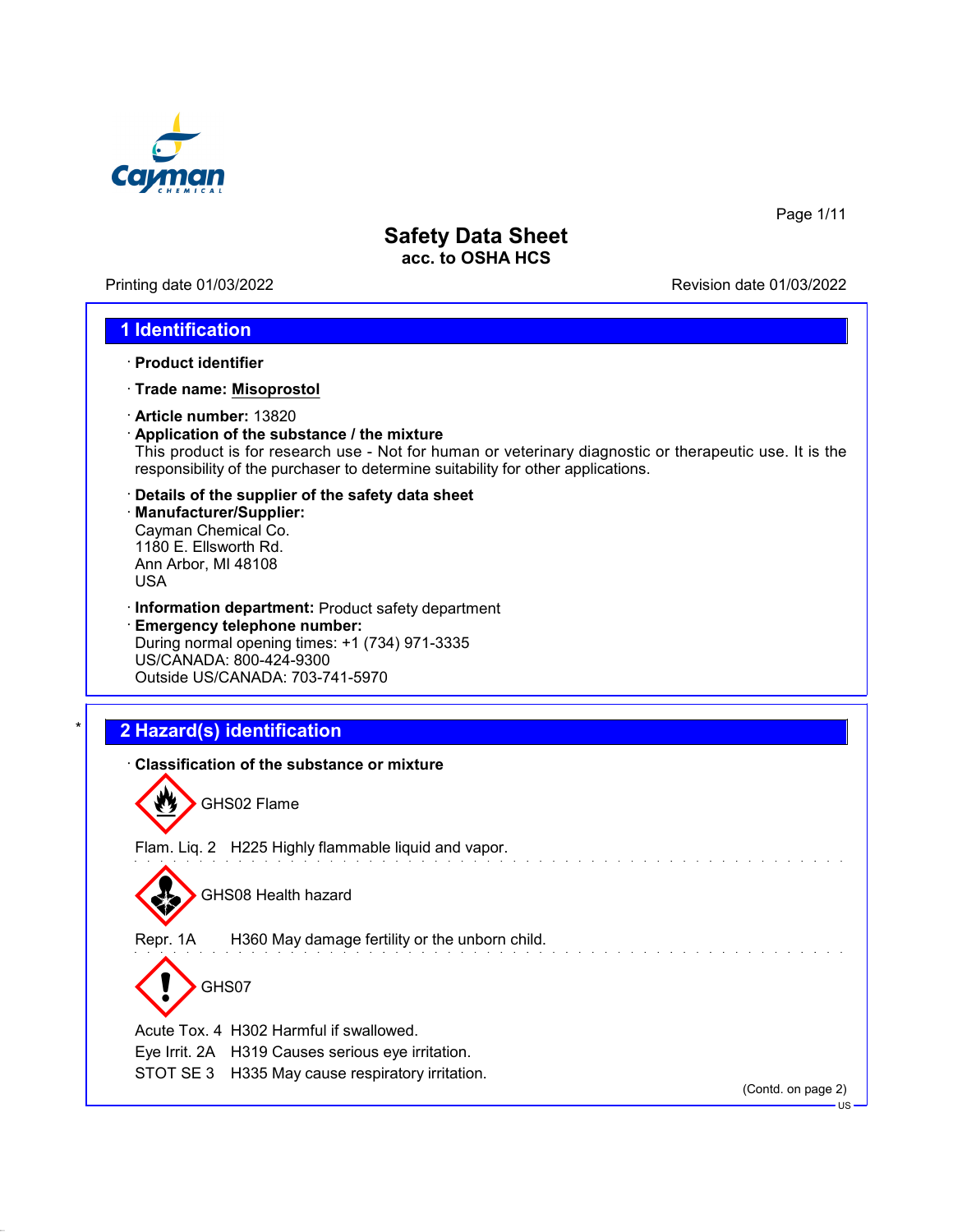Printing date 01/03/2022 **Printing date 01/03/2022** 

## **Trade name: Misoprostol**

|                                                  | (Contd. from page 1)                                                                                                                               |
|--------------------------------------------------|----------------------------------------------------------------------------------------------------------------------------------------------------|
| $\cdot$ Label elements                           |                                                                                                                                                    |
| <b>GHS label elements</b>                        |                                                                                                                                                    |
|                                                  | The product is classified and labeled according to the Globally Harmonized System (GHS).                                                           |
| · Hazard pictograms                              |                                                                                                                                                    |
|                                                  |                                                                                                                                                    |
|                                                  |                                                                                                                                                    |
|                                                  |                                                                                                                                                    |
|                                                  |                                                                                                                                                    |
| GHS07                                            |                                                                                                                                                    |
| GHS02                                            | GHS08                                                                                                                                              |
|                                                  |                                                                                                                                                    |
| · Signal word Danger<br><b>Hazard statements</b> |                                                                                                                                                    |
|                                                  |                                                                                                                                                    |
| H302 Harmful if swallowed.                       | H225 Highly flammable liquid and vapor.                                                                                                            |
|                                                  | H319 Causes serious eye irritation.                                                                                                                |
|                                                  | H360 May damage fertility or the unborn child.                                                                                                     |
|                                                  | H335 May cause respiratory irritation.                                                                                                             |
|                                                  |                                                                                                                                                    |
| · Precautionary statements<br>P201               |                                                                                                                                                    |
| P202                                             | Obtain special instructions before use.                                                                                                            |
|                                                  | Do not handle until all safety precautions have been read and understood.                                                                          |
| P210                                             | Keep away from heat/sparks/open flames/hot surfaces. - No smoking.                                                                                 |
| P240<br>P241                                     | Ground/bond container and receiving equipment.                                                                                                     |
| P242                                             | Use explosion-proof electrical/ventilating/lighting/equipment.                                                                                     |
| P243                                             | Use only non-sparking tools.                                                                                                                       |
| P261                                             | Take precautionary measures against static discharge.                                                                                              |
|                                                  | Avoid breathing dust/fume/gas/mist/vapors/spray                                                                                                    |
| P264<br>P270                                     | Wash thoroughly after handling.                                                                                                                    |
| P271                                             | Do not eat, drink or smoke when using this product.<br>Use only outdoors or in a well-ventilated area.                                             |
| P280                                             |                                                                                                                                                    |
| P301+P312                                        | Wear protective gloves/protective clothing/eye protection/face protection.<br>If swallowed: Call a poison center/doctor if you feel unwell.        |
| P330                                             | Rinse mouth.                                                                                                                                       |
|                                                  | P303+P361+P353 If on skin (or hair): Take off immediately all contaminated clothing. Rinse skin with                                               |
|                                                  | water/shower.                                                                                                                                      |
| P304+P340                                        | IF INHALED: Remove person to fresh air and keep comfortable for breathing.                                                                         |
|                                                  |                                                                                                                                                    |
|                                                  | P305+P351+P338 If in eyes: Rinse cautiously with water for several minutes. Remove contact lenses, if<br>present and easy to do. Continue rinsing. |
| P308+P313                                        | IF exposed or concerned: Get medical advice/attention.                                                                                             |
| P337+P313                                        | If eye irritation persists: Get medical advice/attention.                                                                                          |
| P370+P378                                        | In case of fire: Use CO2, powder or water spray to extinguish.                                                                                     |
| P403+P233                                        | Store in a well-ventilated place. Keep container tightly closed.                                                                                   |
| P403+P235                                        | Store in a well-ventilated place. Keep cool.                                                                                                       |
| P405                                             | Store locked up.                                                                                                                                   |
| P501                                             | Dispose of contents/container in accordance with local/regional/national/international                                                             |
|                                                  | regulations.                                                                                                                                       |
| <b>Classification system:</b>                    |                                                                                                                                                    |
| NFPA ratings (scale 0 - 4)                       |                                                                                                                                                    |
|                                                  |                                                                                                                                                    |
|                                                  | Health $= 2$                                                                                                                                       |
|                                                  | Fire $=$ 3                                                                                                                                         |
|                                                  | Reactivity = $0$                                                                                                                                   |
|                                                  |                                                                                                                                                    |
|                                                  | (Contd. on page 3)                                                                                                                                 |
|                                                  | US-                                                                                                                                                |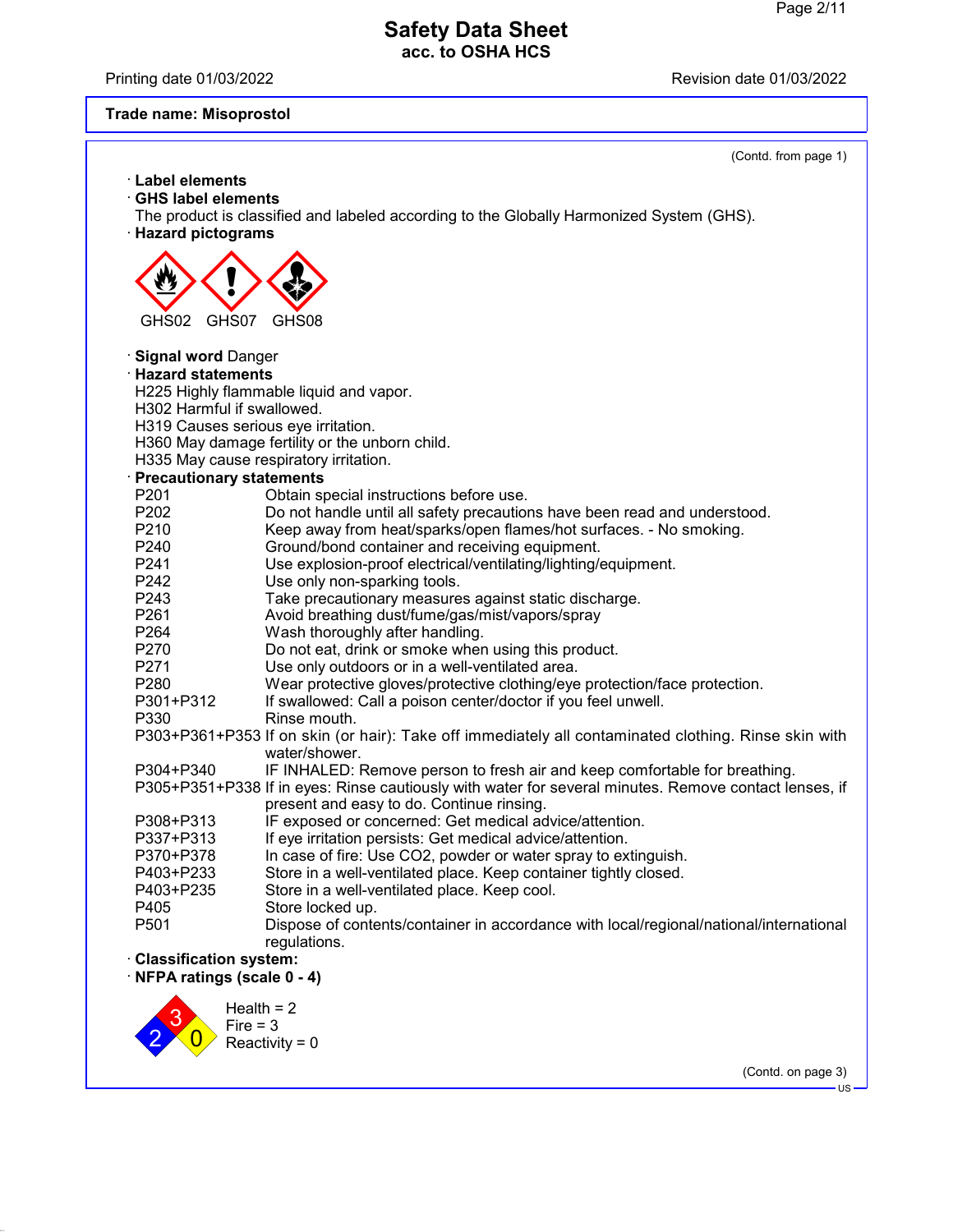Printing date 01/03/2022 Revision date 01/03/2022

(Contd. from page 2)

#### **Trade name: Misoprostol**

· **HMIS-ratings (scale 0 - 4)**



Health  $= 2$ Fire  $= 3$ Reactivity =  $0$ 

· **Other hazards**

· **Results of PBT and vPvB assessment**

- · **PBT:** Not applicable.
- · **vPvB:** Not applicable.

### **3 Composition/information on ingredients**

- · **Chemical characterization: Mixtures**
- · **Description:** Mixture of the substances listed below with nonhazardous additions.

| · Dangerous components: |                |       |  |  |
|-------------------------|----------------|-------|--|--|
| CAS: 79-20-9            | Methyl acetate | 99.0% |  |  |
| RTECS: AI9100000        |                |       |  |  |

#### · **Other ingredients**

CAS: 59122-46-2 RTECS: UK8390000 Misoprostol 1.0%

### \* **4 First-aid measures**

- · **Description of first aid measures**
- · **General information:**

Immediately remove any clothing soiled by the product.

Symptoms of poisoning may even occur after several hours; therefore medical observation for at least 48 hours after the accident.

- · **After inhalation:** Supply fresh air; consult doctor in case of complaints.
- · **After skin contact:** Immediately rinse with water.
- · **After eye contact:** Rinse opened eye for several minutes under running water. If symptoms persist, consult a doctor.
- · **After swallowing:** Immediately call a doctor.
- · **Information for doctor:**
- · **Most important symptoms and effects, both acute and delayed**

May cause anemia, cough, CNS depression, drowsiness, headache, heart damage, lassitude (weakness, exhaustion), liver damage, narcosis, reproductive effects, teratogenic effects. No further relevant information available.

· **Indication of any immediate medical attention and special treatment needed** No further relevant information available.

# **5 Fire-fighting measures**

- · **Extinguishing media**
- · **Suitable extinguishing agents:**
- CO2, extinguishing powder or water spray. Fight larger fires with water spray or alcohol resistant foam. · **For safety reasons unsuitable extinguishing agents:** Water with full jet
- · **Special hazards arising from the substance or mixture** No further relevant information available.

(Contd. on page 4)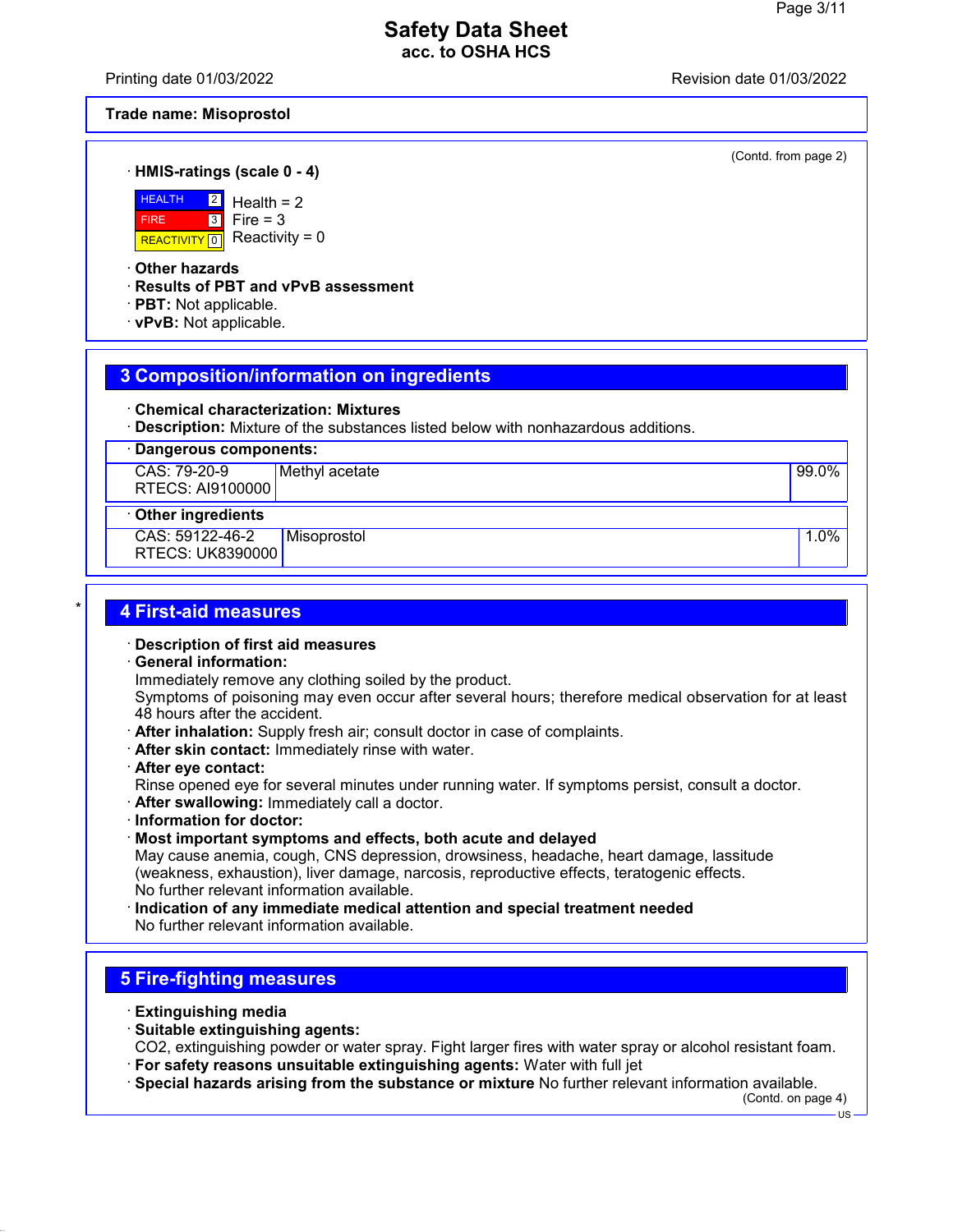Printing date 01/03/2022 Revision date 01/03/2022

#### **Trade name: Misoprostol**

#### · **Advice for firefighters**

· **Protective equipment:** No special measures required.

### **6 Accidental release measures**

- · **Personal precautions, protective equipment and emergency procedures** Wear protective equipment. Keep unprotected persons away.
- · **Environmental precautions:** Do not allow to enter sewers/ surface or ground water.
- · **Methods and material for containment and cleaning up:**

Absorb with liquid-binding material (sand, diatomite, acid binders, universal binders, sawdust). Dispose contaminated material as waste according to item 13.

- Ensure adequate ventilation. **Reference to other sections** See Section 7 for information on safe handling. See Section 8 for information on personal protection equipment.
- See Section 13 for disposal information.
- · **Protective Action Criteria for Chemicals**

· **PAC-1:**

79-20-9 Methyl acetate 250 ppm

· **PAC-2:**

79-20-9 Methyl acetate 1,700 ppm

· **PAC-3:**

79-20-9 Methyl acetate 10000\* ppm

#### \* **7 Handling and storage**

· **Handling:**

· **Precautions for safe handling**

Ensure good ventilation/exhaustion at the workplace. Open and handle receptacle with care. Prevent formation of aerosols.

- · **Information about protection against explosions and fires:** Keep ignition sources away - Do not smoke. Protect against electrostatic charges. Keep respiratory protective device available.
- · **Conditions for safe storage, including any incompatibilities**
- · **Storage:**
- · **Requirements to be met by storerooms and receptacles:** Store in a cool location.
- · **Information about storage in one common storage facility:** Not required.
- · **Further information about storage conditions:** Keep receptacle tightly sealed. Store in cool, dry conditions in well sealed receptacles.
- 
- · **Specific end use(s)** No further relevant information available.

#### \* **8 Exposure controls/personal protection**

· **Additional information about design of technical systems:** No further data; see item 7.

(Contd. on page 5)

 $\overline{18}$ 

(Contd. from page 3)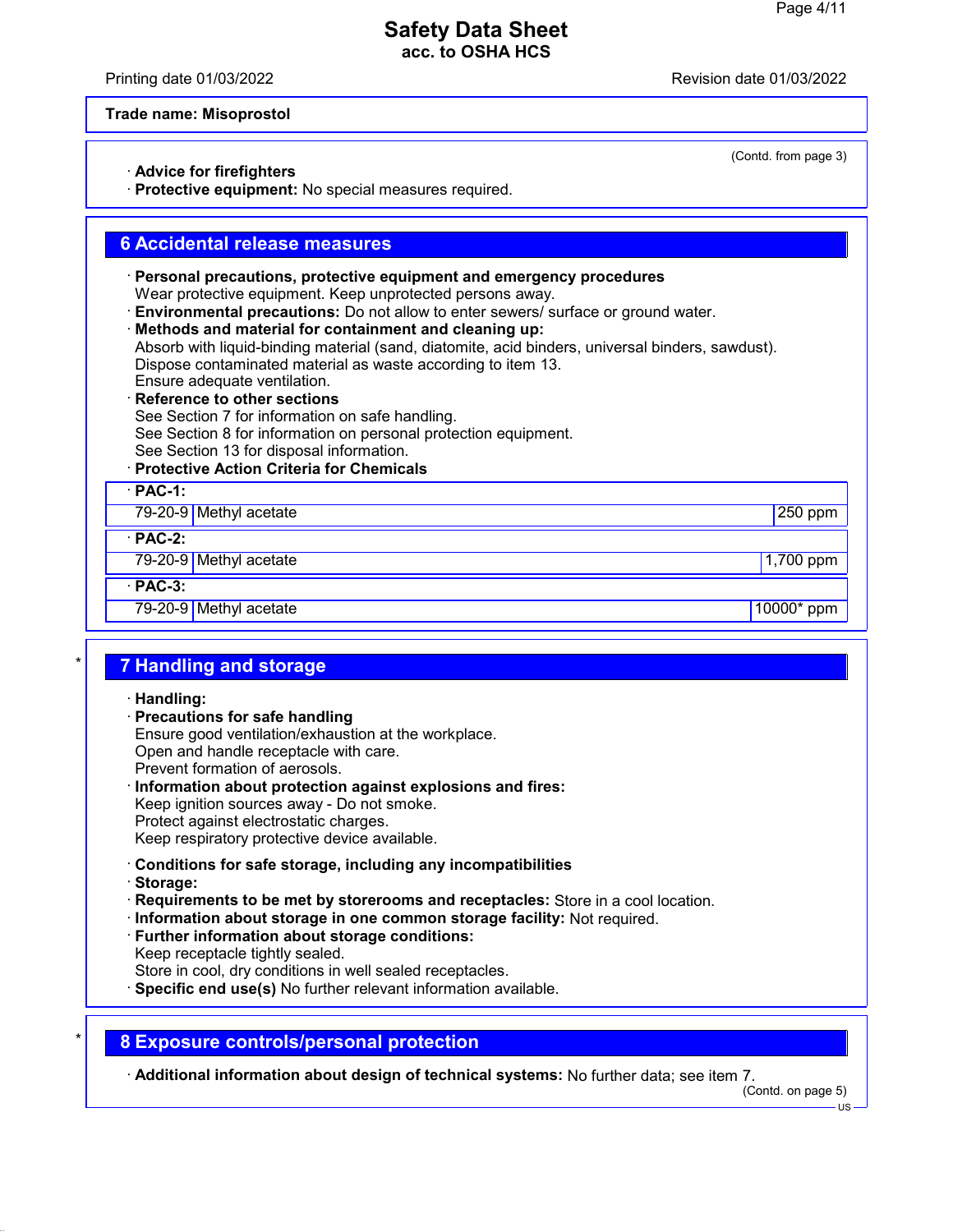Printing date 01/03/2022 **Printing date 01/03/2022** 

## **Trade name: Misoprostol**

|             | (Contd. from page 4)                                                                                                                                                                                                                                                                                                                                                                                                                                                                                                                                                                                                                                                                                                                                                                                                                                                                                                                                                                             |
|-------------|--------------------------------------------------------------------------------------------------------------------------------------------------------------------------------------------------------------------------------------------------------------------------------------------------------------------------------------------------------------------------------------------------------------------------------------------------------------------------------------------------------------------------------------------------------------------------------------------------------------------------------------------------------------------------------------------------------------------------------------------------------------------------------------------------------------------------------------------------------------------------------------------------------------------------------------------------------------------------------------------------|
|             | <b>Control parameters</b>                                                                                                                                                                                                                                                                                                                                                                                                                                                                                                                                                                                                                                                                                                                                                                                                                                                                                                                                                                        |
|             | Components with limit values that require monitoring at the workplace:                                                                                                                                                                                                                                                                                                                                                                                                                                                                                                                                                                                                                                                                                                                                                                                                                                                                                                                           |
|             | 79-20-9 Methyl acetate                                                                                                                                                                                                                                                                                                                                                                                                                                                                                                                                                                                                                                                                                                                                                                                                                                                                                                                                                                           |
|             | PEL Long-term value: 610 mg/m <sup>3</sup> , 200 ppm                                                                                                                                                                                                                                                                                                                                                                                                                                                                                                                                                                                                                                                                                                                                                                                                                                                                                                                                             |
|             | REL Short-term value: 760 mg/m <sup>3</sup> , 250 ppm<br>Long-term value: 610 mg/m <sup>3</sup> , 200 ppm                                                                                                                                                                                                                                                                                                                                                                                                                                                                                                                                                                                                                                                                                                                                                                                                                                                                                        |
|             | TLV Short-term value: 250 ppm                                                                                                                                                                                                                                                                                                                                                                                                                                                                                                                                                                                                                                                                                                                                                                                                                                                                                                                                                                    |
|             | Long-term value: 200 ppm                                                                                                                                                                                                                                                                                                                                                                                                                                                                                                                                                                                                                                                                                                                                                                                                                                                                                                                                                                         |
|             | Additional information: The lists that were valid during the creation were used as basis.                                                                                                                                                                                                                                                                                                                                                                                                                                                                                                                                                                                                                                                                                                                                                                                                                                                                                                        |
|             | <b>Exposure controls</b><br>· Personal protective equipment:<br><b>General protective and hygienic measures:</b><br>Keep away from foodstuffs, beverages and feed.<br>Immediately remove all soiled and contaminated clothing.<br>Wash hands before breaks and at the end of work.<br>Store protective clothing separately.<br>Avoid contact with the eyes.<br>Avoid contact with the eyes and skin.<br><b>Breathing equipment:</b><br>In case of brief exposure or low pollution use respiratory filter device. In case of intensive or longer<br>exposure use respiratory protective device that is independent of circulating air.<br><b>Protection of hands:</b>                                                                                                                                                                                                                                                                                                                             |
| degradation | Protective gloves<br>The glove material has to be impermeable and resistant to the product/ the substance/ the preparation.<br>Due to missing tests no recommendation to the glove material can be given for the product/ the<br>preparation/ the chemical mixture.<br>Selection of the glove material on consideration of the penetration times, rates of diffusion and the<br><b>Material of gloves</b><br>The selection of the suitable gloves does not only depend on the material, but also on further marks of<br>quality and varies from manufacturer to manufacturer. As the product is a preparation of several<br>substances, the resistance of the glove material can not be calculated in advance and has therefore to<br>be checked prior to the application.<br>Penetration time of glove material<br>The exact break through time has to be found out by the manufacturer of the protective gloves and has<br>to be observed.<br>Eye protection:<br>Tightly sealed goggles<br>US- |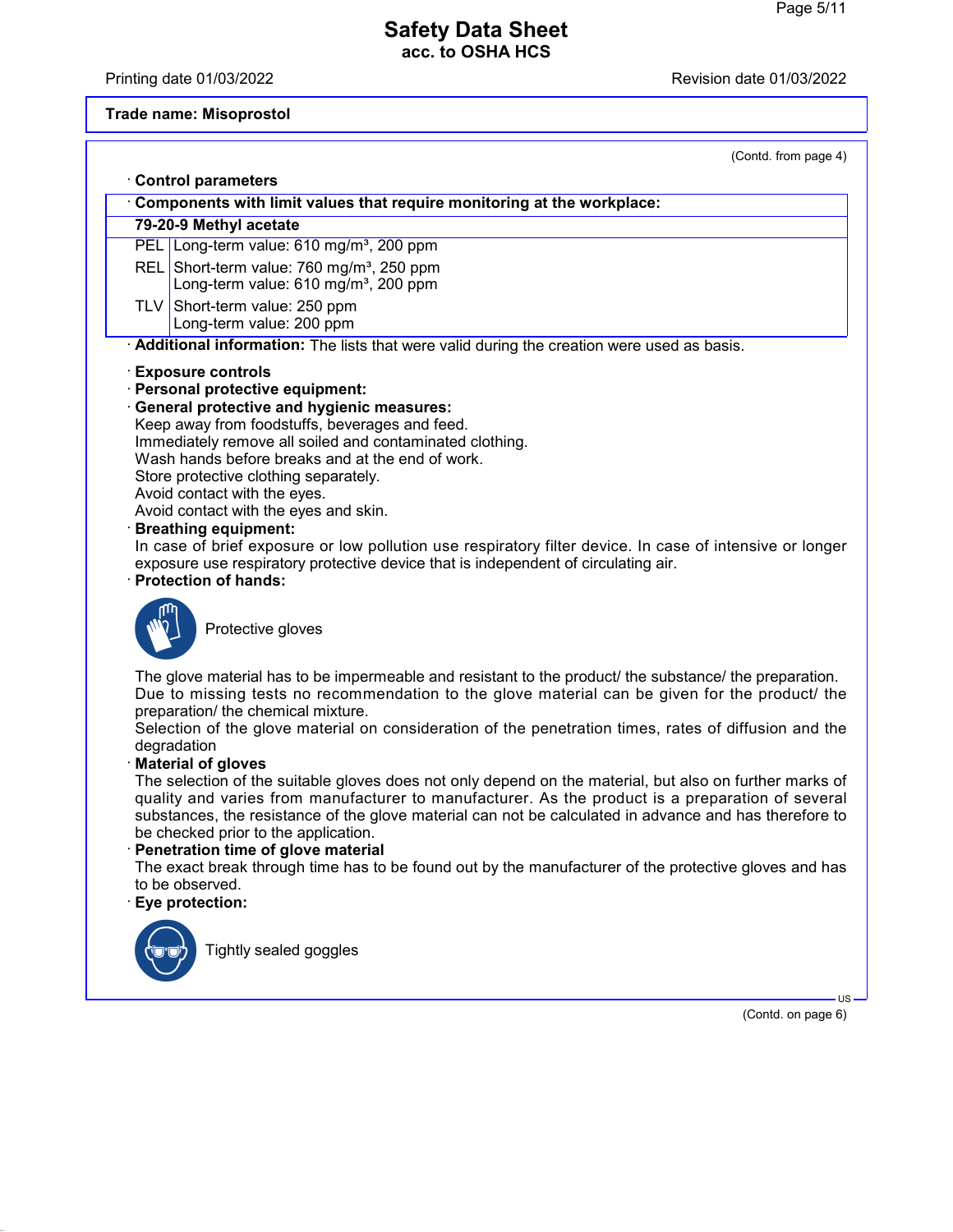Printing date 01/03/2022 **Printing date 01/03/2022** 

## **Trade name: Misoprostol**

(Contd. from page 5)

| <b>General Information</b><br>· Appearance:<br>Form:<br>Liquid<br>Color:<br>Colorless<br>· Odor:<br>Pleasant<br>· Structural Formula<br>C22H38O5<br>· Molecular Weight<br>382.5 g/mol<br>· Odor threshold:<br>Not determined.<br>· Formulation<br>A solution in methyl acetate<br>Not determined.<br>pH-value:<br>Change in condition<br><b>Melting point/Melting range:</b><br>$-98.05$ °C (-144.5 °F)<br><b>Boiling point/Boiling range:</b><br>57 °C (134.6 °F)<br>· Flash point:<br>$-13 °C (8.6 °F)$<br>· Flammability (solid, gaseous):<br>Not applicable.<br>455 °C (851 °F)<br>· Ignition temperature:<br>Not determined.<br>Decomposition temperature:<br>· Auto igniting:<br>Product is not selfigniting.<br>Danger of explosion:<br>vapor mixtures are possible.<br><b>Explosion limits:</b><br>3.1 Vol %<br>Lower:<br>16 Vol %<br>Upper:<br>Vapor pressure at 20 °C (68 °F):<br>220 hPa (165 mm Hg)<br>$\cdot$ Density at 20 °C (68 °F):<br>0.93 g/cm <sup>3</sup> (7.76085 lbs/gal)<br>· Bulk density:<br>1 $kg/m3$<br>· Relative density<br>Not determined.<br>· Vapor density<br>Not determined.<br><b>Evaporation rate</b><br>Not determined.<br>· Solubility in / Miscibility with<br>Water at 20 °C (68 °F):<br>330 g/l<br>· Partition coefficient (n-octanol/water): Not determined.<br>· Viscosity:<br>Dynamic:<br>Not determined.<br>Kinematic:<br>Not determined.<br><b>SOLUBILITY</b><br>DMF: >100 mg/ml; DMSO: >50 mg/ml; Ethanol: >50 mg/ml;<br>PBS pH 7.2: >1.6 mg/ml<br>· Solvent content:<br><b>Organic solvents:</b><br>99.0 %<br><b>VOC content:</b><br>0.00%<br>0.0 g/l / 0.00 lb/gal | Information on basic physical and chemical properties |                                                                |
|----------------------------------------------------------------------------------------------------------------------------------------------------------------------------------------------------------------------------------------------------------------------------------------------------------------------------------------------------------------------------------------------------------------------------------------------------------------------------------------------------------------------------------------------------------------------------------------------------------------------------------------------------------------------------------------------------------------------------------------------------------------------------------------------------------------------------------------------------------------------------------------------------------------------------------------------------------------------------------------------------------------------------------------------------------------------------------------------------------------------------------------------------------------------------------------------------------------------------------------------------------------------------------------------------------------------------------------------------------------------------------------------------------------------------------------------------------------------------------------------------------------------------------------------------------------------------------------------------------------------|-------------------------------------------------------|----------------------------------------------------------------|
|                                                                                                                                                                                                                                                                                                                                                                                                                                                                                                                                                                                                                                                                                                                                                                                                                                                                                                                                                                                                                                                                                                                                                                                                                                                                                                                                                                                                                                                                                                                                                                                                                      |                                                       |                                                                |
|                                                                                                                                                                                                                                                                                                                                                                                                                                                                                                                                                                                                                                                                                                                                                                                                                                                                                                                                                                                                                                                                                                                                                                                                                                                                                                                                                                                                                                                                                                                                                                                                                      |                                                       |                                                                |
|                                                                                                                                                                                                                                                                                                                                                                                                                                                                                                                                                                                                                                                                                                                                                                                                                                                                                                                                                                                                                                                                                                                                                                                                                                                                                                                                                                                                                                                                                                                                                                                                                      |                                                       |                                                                |
|                                                                                                                                                                                                                                                                                                                                                                                                                                                                                                                                                                                                                                                                                                                                                                                                                                                                                                                                                                                                                                                                                                                                                                                                                                                                                                                                                                                                                                                                                                                                                                                                                      |                                                       |                                                                |
|                                                                                                                                                                                                                                                                                                                                                                                                                                                                                                                                                                                                                                                                                                                                                                                                                                                                                                                                                                                                                                                                                                                                                                                                                                                                                                                                                                                                                                                                                                                                                                                                                      |                                                       |                                                                |
|                                                                                                                                                                                                                                                                                                                                                                                                                                                                                                                                                                                                                                                                                                                                                                                                                                                                                                                                                                                                                                                                                                                                                                                                                                                                                                                                                                                                                                                                                                                                                                                                                      |                                                       |                                                                |
|                                                                                                                                                                                                                                                                                                                                                                                                                                                                                                                                                                                                                                                                                                                                                                                                                                                                                                                                                                                                                                                                                                                                                                                                                                                                                                                                                                                                                                                                                                                                                                                                                      |                                                       |                                                                |
|                                                                                                                                                                                                                                                                                                                                                                                                                                                                                                                                                                                                                                                                                                                                                                                                                                                                                                                                                                                                                                                                                                                                                                                                                                                                                                                                                                                                                                                                                                                                                                                                                      |                                                       |                                                                |
|                                                                                                                                                                                                                                                                                                                                                                                                                                                                                                                                                                                                                                                                                                                                                                                                                                                                                                                                                                                                                                                                                                                                                                                                                                                                                                                                                                                                                                                                                                                                                                                                                      |                                                       |                                                                |
|                                                                                                                                                                                                                                                                                                                                                                                                                                                                                                                                                                                                                                                                                                                                                                                                                                                                                                                                                                                                                                                                                                                                                                                                                                                                                                                                                                                                                                                                                                                                                                                                                      |                                                       |                                                                |
|                                                                                                                                                                                                                                                                                                                                                                                                                                                                                                                                                                                                                                                                                                                                                                                                                                                                                                                                                                                                                                                                                                                                                                                                                                                                                                                                                                                                                                                                                                                                                                                                                      |                                                       |                                                                |
|                                                                                                                                                                                                                                                                                                                                                                                                                                                                                                                                                                                                                                                                                                                                                                                                                                                                                                                                                                                                                                                                                                                                                                                                                                                                                                                                                                                                                                                                                                                                                                                                                      |                                                       |                                                                |
|                                                                                                                                                                                                                                                                                                                                                                                                                                                                                                                                                                                                                                                                                                                                                                                                                                                                                                                                                                                                                                                                                                                                                                                                                                                                                                                                                                                                                                                                                                                                                                                                                      |                                                       |                                                                |
|                                                                                                                                                                                                                                                                                                                                                                                                                                                                                                                                                                                                                                                                                                                                                                                                                                                                                                                                                                                                                                                                                                                                                                                                                                                                                                                                                                                                                                                                                                                                                                                                                      |                                                       |                                                                |
|                                                                                                                                                                                                                                                                                                                                                                                                                                                                                                                                                                                                                                                                                                                                                                                                                                                                                                                                                                                                                                                                                                                                                                                                                                                                                                                                                                                                                                                                                                                                                                                                                      |                                                       |                                                                |
|                                                                                                                                                                                                                                                                                                                                                                                                                                                                                                                                                                                                                                                                                                                                                                                                                                                                                                                                                                                                                                                                                                                                                                                                                                                                                                                                                                                                                                                                                                                                                                                                                      |                                                       |                                                                |
|                                                                                                                                                                                                                                                                                                                                                                                                                                                                                                                                                                                                                                                                                                                                                                                                                                                                                                                                                                                                                                                                                                                                                                                                                                                                                                                                                                                                                                                                                                                                                                                                                      |                                                       |                                                                |
|                                                                                                                                                                                                                                                                                                                                                                                                                                                                                                                                                                                                                                                                                                                                                                                                                                                                                                                                                                                                                                                                                                                                                                                                                                                                                                                                                                                                                                                                                                                                                                                                                      |                                                       |                                                                |
|                                                                                                                                                                                                                                                                                                                                                                                                                                                                                                                                                                                                                                                                                                                                                                                                                                                                                                                                                                                                                                                                                                                                                                                                                                                                                                                                                                                                                                                                                                                                                                                                                      |                                                       | Product is not explosive. However, formation of explosive air/ |
|                                                                                                                                                                                                                                                                                                                                                                                                                                                                                                                                                                                                                                                                                                                                                                                                                                                                                                                                                                                                                                                                                                                                                                                                                                                                                                                                                                                                                                                                                                                                                                                                                      |                                                       |                                                                |
|                                                                                                                                                                                                                                                                                                                                                                                                                                                                                                                                                                                                                                                                                                                                                                                                                                                                                                                                                                                                                                                                                                                                                                                                                                                                                                                                                                                                                                                                                                                                                                                                                      |                                                       |                                                                |
|                                                                                                                                                                                                                                                                                                                                                                                                                                                                                                                                                                                                                                                                                                                                                                                                                                                                                                                                                                                                                                                                                                                                                                                                                                                                                                                                                                                                                                                                                                                                                                                                                      |                                                       |                                                                |
|                                                                                                                                                                                                                                                                                                                                                                                                                                                                                                                                                                                                                                                                                                                                                                                                                                                                                                                                                                                                                                                                                                                                                                                                                                                                                                                                                                                                                                                                                                                                                                                                                      |                                                       |                                                                |
|                                                                                                                                                                                                                                                                                                                                                                                                                                                                                                                                                                                                                                                                                                                                                                                                                                                                                                                                                                                                                                                                                                                                                                                                                                                                                                                                                                                                                                                                                                                                                                                                                      |                                                       |                                                                |
|                                                                                                                                                                                                                                                                                                                                                                                                                                                                                                                                                                                                                                                                                                                                                                                                                                                                                                                                                                                                                                                                                                                                                                                                                                                                                                                                                                                                                                                                                                                                                                                                                      |                                                       |                                                                |
|                                                                                                                                                                                                                                                                                                                                                                                                                                                                                                                                                                                                                                                                                                                                                                                                                                                                                                                                                                                                                                                                                                                                                                                                                                                                                                                                                                                                                                                                                                                                                                                                                      |                                                       |                                                                |
|                                                                                                                                                                                                                                                                                                                                                                                                                                                                                                                                                                                                                                                                                                                                                                                                                                                                                                                                                                                                                                                                                                                                                                                                                                                                                                                                                                                                                                                                                                                                                                                                                      |                                                       |                                                                |
|                                                                                                                                                                                                                                                                                                                                                                                                                                                                                                                                                                                                                                                                                                                                                                                                                                                                                                                                                                                                                                                                                                                                                                                                                                                                                                                                                                                                                                                                                                                                                                                                                      |                                                       |                                                                |
|                                                                                                                                                                                                                                                                                                                                                                                                                                                                                                                                                                                                                                                                                                                                                                                                                                                                                                                                                                                                                                                                                                                                                                                                                                                                                                                                                                                                                                                                                                                                                                                                                      |                                                       |                                                                |
|                                                                                                                                                                                                                                                                                                                                                                                                                                                                                                                                                                                                                                                                                                                                                                                                                                                                                                                                                                                                                                                                                                                                                                                                                                                                                                                                                                                                                                                                                                                                                                                                                      |                                                       |                                                                |
|                                                                                                                                                                                                                                                                                                                                                                                                                                                                                                                                                                                                                                                                                                                                                                                                                                                                                                                                                                                                                                                                                                                                                                                                                                                                                                                                                                                                                                                                                                                                                                                                                      |                                                       |                                                                |
|                                                                                                                                                                                                                                                                                                                                                                                                                                                                                                                                                                                                                                                                                                                                                                                                                                                                                                                                                                                                                                                                                                                                                                                                                                                                                                                                                                                                                                                                                                                                                                                                                      |                                                       |                                                                |
|                                                                                                                                                                                                                                                                                                                                                                                                                                                                                                                                                                                                                                                                                                                                                                                                                                                                                                                                                                                                                                                                                                                                                                                                                                                                                                                                                                                                                                                                                                                                                                                                                      |                                                       |                                                                |
|                                                                                                                                                                                                                                                                                                                                                                                                                                                                                                                                                                                                                                                                                                                                                                                                                                                                                                                                                                                                                                                                                                                                                                                                                                                                                                                                                                                                                                                                                                                                                                                                                      |                                                       |                                                                |
|                                                                                                                                                                                                                                                                                                                                                                                                                                                                                                                                                                                                                                                                                                                                                                                                                                                                                                                                                                                                                                                                                                                                                                                                                                                                                                                                                                                                                                                                                                                                                                                                                      |                                                       |                                                                |
|                                                                                                                                                                                                                                                                                                                                                                                                                                                                                                                                                                                                                                                                                                                                                                                                                                                                                                                                                                                                                                                                                                                                                                                                                                                                                                                                                                                                                                                                                                                                                                                                                      |                                                       |                                                                |
|                                                                                                                                                                                                                                                                                                                                                                                                                                                                                                                                                                                                                                                                                                                                                                                                                                                                                                                                                                                                                                                                                                                                                                                                                                                                                                                                                                                                                                                                                                                                                                                                                      |                                                       |                                                                |
|                                                                                                                                                                                                                                                                                                                                                                                                                                                                                                                                                                                                                                                                                                                                                                                                                                                                                                                                                                                                                                                                                                                                                                                                                                                                                                                                                                                                                                                                                                                                                                                                                      |                                                       |                                                                |
|                                                                                                                                                                                                                                                                                                                                                                                                                                                                                                                                                                                                                                                                                                                                                                                                                                                                                                                                                                                                                                                                                                                                                                                                                                                                                                                                                                                                                                                                                                                                                                                                                      |                                                       |                                                                |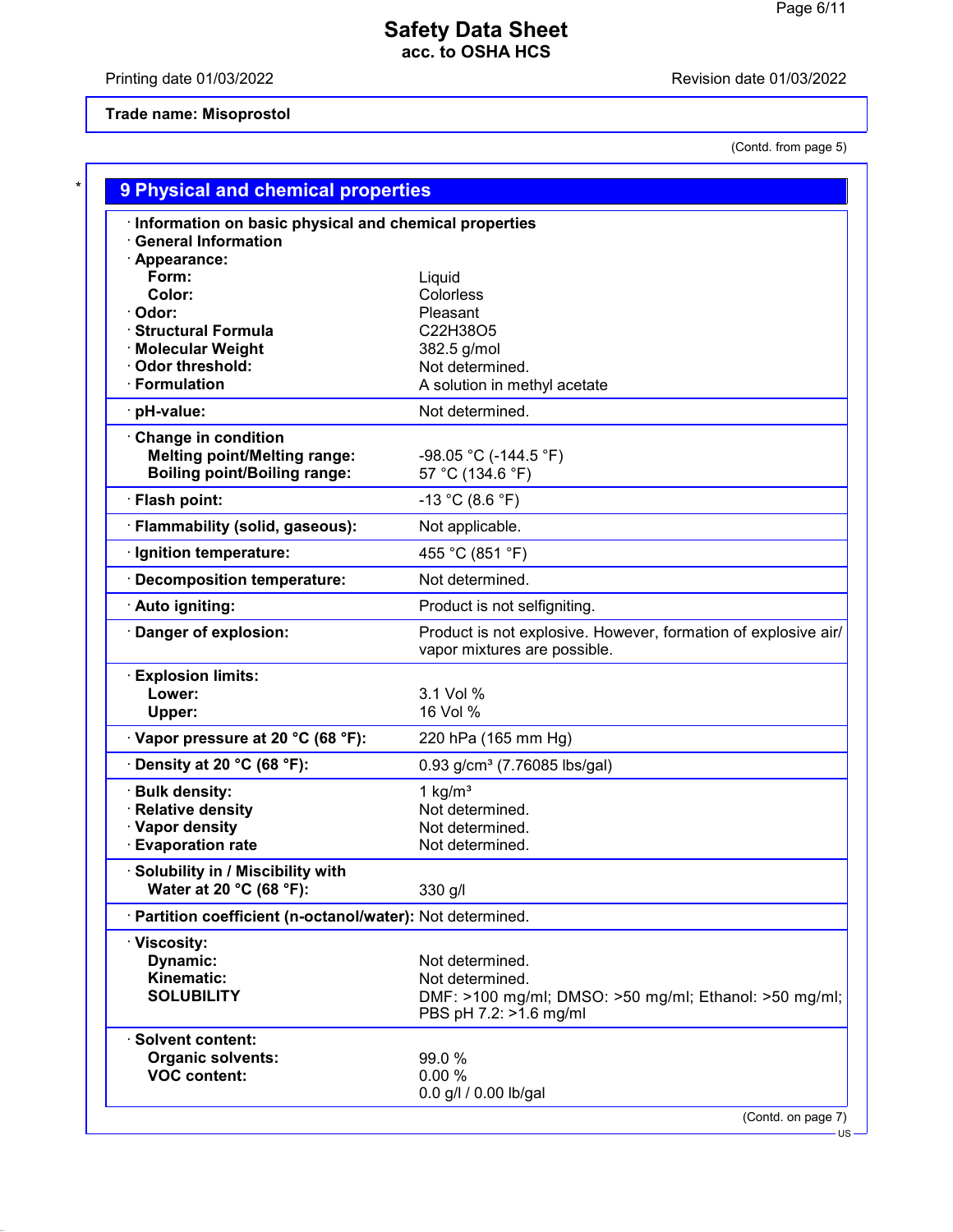Printing date 01/03/2022 Revision date 01/03/2022

(Contd. from page 6)

**Trade name: Misoprostol**

**Solids content:** 0.0 %

· **Other information** No further relevant information available.

### **10 Stability and reactivity**

- · **Reactivity** No further relevant information available.
- · **Chemical stability**
- · **Thermal decomposition / conditions to be avoided:**

No decomposition if used according to specifications.

- · **Possibility of hazardous reactions** No dangerous reactions known.
- · **Conditions to avoid** No further relevant information available.
- · **Incompatible materials:** strong oxidizing agents
- · **Hazardous decomposition products:** carbon dioxide, carbon monoxide

### **11 Toxicological information**

· **Information on toxicological effects**

· **Acute toxicity:**

| <b>LD/LC50 values that are relevant for classification:</b> |                                       |                                |  |  |
|-------------------------------------------------------------|---------------------------------------|--------------------------------|--|--|
| 79-20-9 Methyl acetate                                      |                                       |                                |  |  |
| Oral                                                        | LD50                                  | >5,000 mg/kg (rat)             |  |  |
|                                                             |                                       | $3,705$ mg/kg (rabbit)         |  |  |
| Dermal                                                      | LD50                                  | $>5,000$ mg/kg (rabbit)        |  |  |
| Inhalative                                                  | <b>TCLO</b>                           | 15,000 mg/m <sup>3</sup> (hmn) |  |  |
| Irritation of skin Irritation                               |                                       | 500 mg/24h (rabbit)            |  |  |
|                                                             | Irritation                            | 40 mg/kg/24h (rabbit)          |  |  |
| Irritation of eyes   Irritation                             |                                       | 100 mg/24h (rabbit)            |  |  |
|                                                             | Intraperitoneal LD50 70 mg/kg (mouse) |                                |  |  |

#### · **Primary irritant effect:**

· **on the skin:** No irritant effect.

· **on the eye:** Irritating effect.

- · **Sensitization:** No sensitizing effects known.
- · **Additional toxicological information:**

The product shows the following dangers according to internally approved calculation methods for preparations:

**Harmful** 

Irritant

#### · **Carcinogenic categories**

· **IARC (International Agency for Research on Cancer)**

None of the ingredients is listed.

#### · **NTP (National Toxicology Program)**

None of the ingredients is listed.

(Contd. on page 8)

US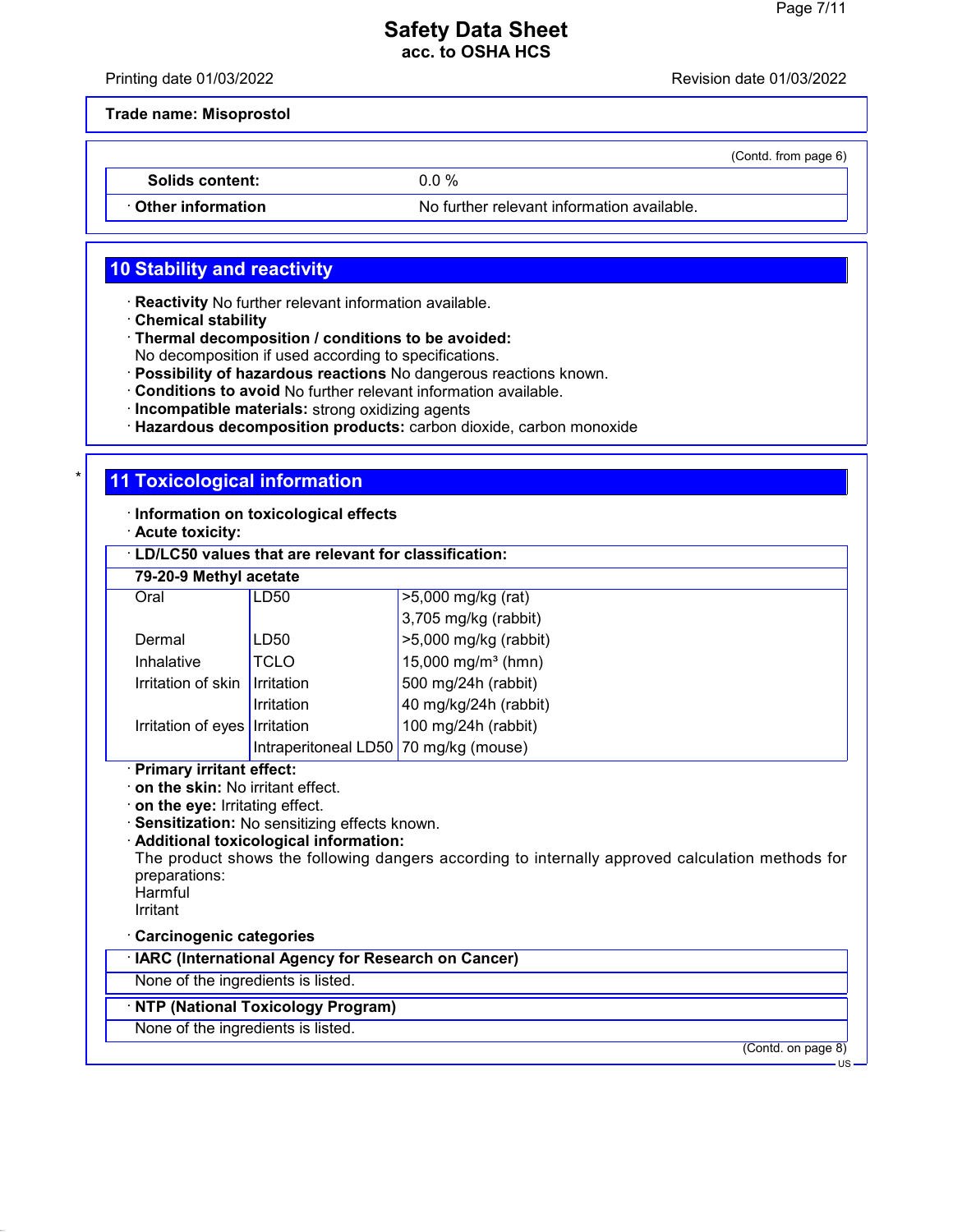Printing date 01/03/2022 Revision date 01/03/2022

**Trade name: Misoprostol**

(Contd. from page 7)

#### · **OSHA-Ca (Occupational Safety & Health Administration)**

None of the ingredients is listed.

### **12 Ecological information**

- · **Toxicity**
- · **Aquatic toxicity:** No further relevant information available.
- · **Persistence and degradability** No further relevant information available.
- · **Behavior in environmental systems:**
- · **Bioaccumulative potential** No further relevant information available.
- · **Mobility in soil** No further relevant information available.
- · **Additional ecological information:**
- · **General notes:**

Water hazard class 1 (Self-assessment): slightly hazardous for water

Do not allow undiluted product or large quantities of it to reach ground water, water course or sewage system.

- · **Results of PBT and vPvB assessment**
- · **PBT:** Not applicable.
- · **vPvB:** Not applicable.
- · **Other adverse effects** No further relevant information available.

### **13 Disposal considerations**

- · **Waste treatment methods**
- · **Recommendation:**

Must not be disposed of together with household garbage. Do not allow product to reach sewage system.

- · **Uncleaned packagings:**
- · **Recommendation:** Disposal must be made according to official regulations.

| · UN-Number                  |                                |                    |
|------------------------------|--------------------------------|--------------------|
| · DOT, IMDG, IATA            | <b>UN1231</b>                  |                    |
| · UN proper shipping name    |                                |                    |
| · DOT, IATA                  | Methyl acetate solution        |                    |
| · IMDG                       | <b>METHYL ACETATE solution</b> |                    |
| · Transport hazard class(es) |                                |                    |
| $\cdot$ DOT                  |                                |                    |
|                              |                                |                    |
|                              |                                |                    |
| FLAMMARLE LIQUI              |                                |                    |
|                              |                                |                    |
| · Class                      | 3 Flammable liquids            |                    |
|                              |                                | (Contd. on page 9) |
|                              |                                |                    |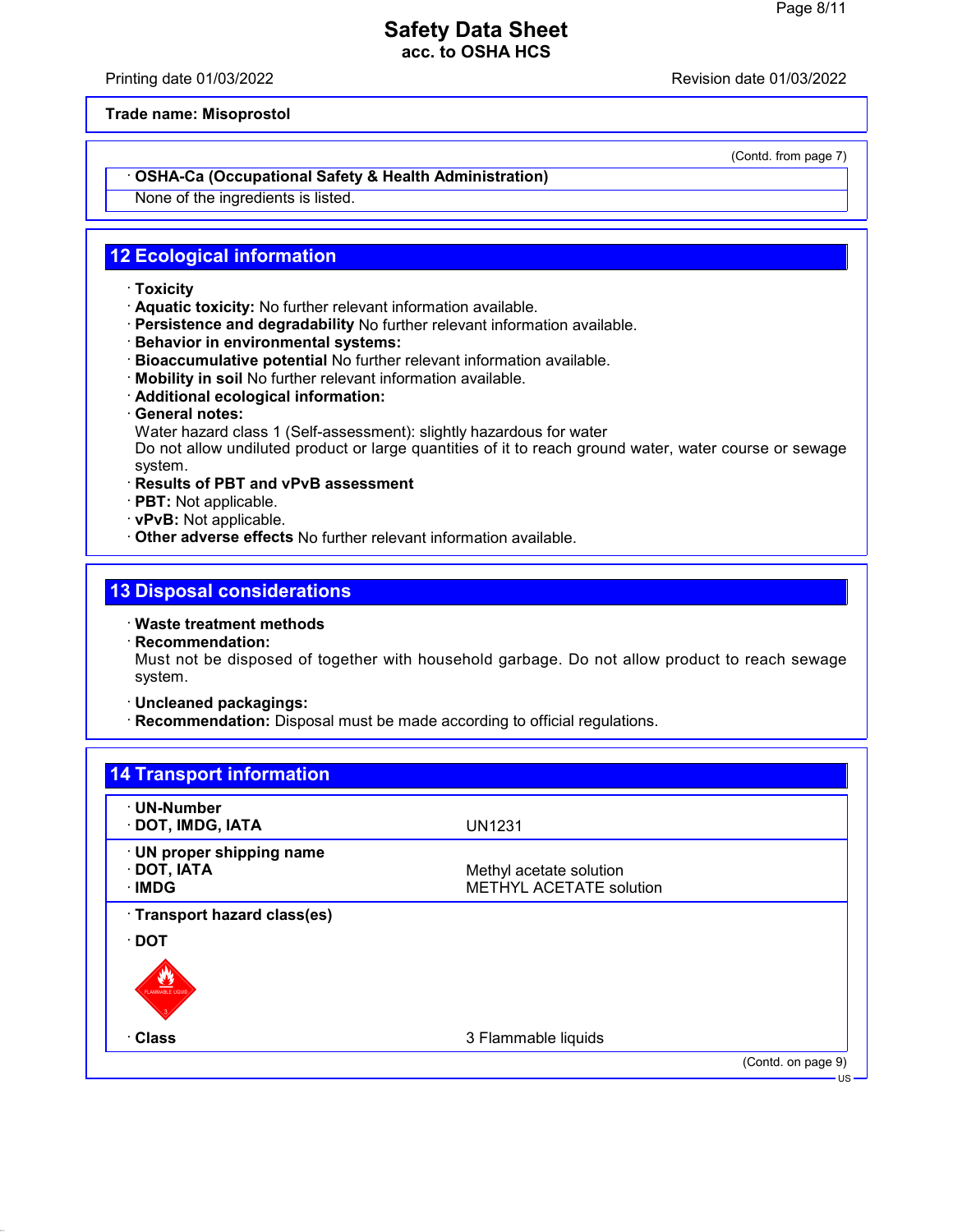Printing date 01/03/2022 **Revision date 01/03/2022** 

**Trade name: Misoprostol**

|                                                                            | (Contd. from page 8)                                                                                                                                                                                                                                                                           |
|----------------------------------------------------------------------------|------------------------------------------------------------------------------------------------------------------------------------------------------------------------------------------------------------------------------------------------------------------------------------------------|
| · Label                                                                    | 3                                                                                                                                                                                                                                                                                              |
| · IMDG, IATA                                                               |                                                                                                                                                                                                                                                                                                |
|                                                                            |                                                                                                                                                                                                                                                                                                |
| · Class                                                                    | 3 Flammable liquids                                                                                                                                                                                                                                                                            |
| · Label                                                                    | 3                                                                                                                                                                                                                                                                                              |
| · Packing group<br>· DOT, IMDG, IATA                                       | $\mathbf{H}$                                                                                                                                                                                                                                                                                   |
| <b>Environmental hazards:</b>                                              | Not applicable.                                                                                                                                                                                                                                                                                |
| <b>Special precautions for user</b>                                        | Warning: Flammable liquids                                                                                                                                                                                                                                                                     |
| · Hazard identification number (Kemler code): 33<br>· EMS Number:          | $F-E$ , S-D                                                                                                                                                                                                                                                                                    |
| <b>Stowage Category</b>                                                    | B                                                                                                                                                                                                                                                                                              |
| Transport in bulk according to Annex II of<br>MARPOL73/78 and the IBC Code | Not applicable.                                                                                                                                                                                                                                                                                |
| · Transport/Additional information:                                        |                                                                                                                                                                                                                                                                                                |
| $\cdot$ DOT                                                                |                                                                                                                                                                                                                                                                                                |
| <b>Quantity limitations</b>                                                | On passenger aircraft/rail: 5 L<br>On cargo aircraft only: 60 L                                                                                                                                                                                                                                |
| ∙IMDG                                                                      |                                                                                                                                                                                                                                                                                                |
| · Limited quantities (LQ)<br>· Excepted quantities (EQ)                    | 1L<br>Code: E2                                                                                                                                                                                                                                                                                 |
|                                                                            | Maximum net quantity per inner packaging: 30 ml<br>Maximum net quantity per outer packaging: 500 ml                                                                                                                                                                                            |
| · IATA                                                                     |                                                                                                                                                                                                                                                                                                |
| · Remarks:                                                                 | When sold in quantities of less than or equal to 1 mL,<br>or 1 g, with an Excepted Quantity Code of<br>E1, E2, E4, or E5, this item meets the De Minimis<br>Quantities exemption, per IATA 2.6.10.<br>Therefore packaging does not have to be labeled as<br>Dangerous Goods/Excepted Quantity. |
| · UN "Model Regulation":                                                   | UN 1231 METHYL ACETATE SOLUTION, 3, II                                                                                                                                                                                                                                                         |

# **15 Regulatory information**

· **Safety, health and environmental regulations/legislation specific for the substance or mixture** No further relevant information available.

· **Sara**

· **Section 355 (extremely hazardous substances):**

None of the ingredients is listed.

· **Section 313 (Specific toxic chemical listings):**

None of the ingredients is listed.

(Contd. on page 10)

US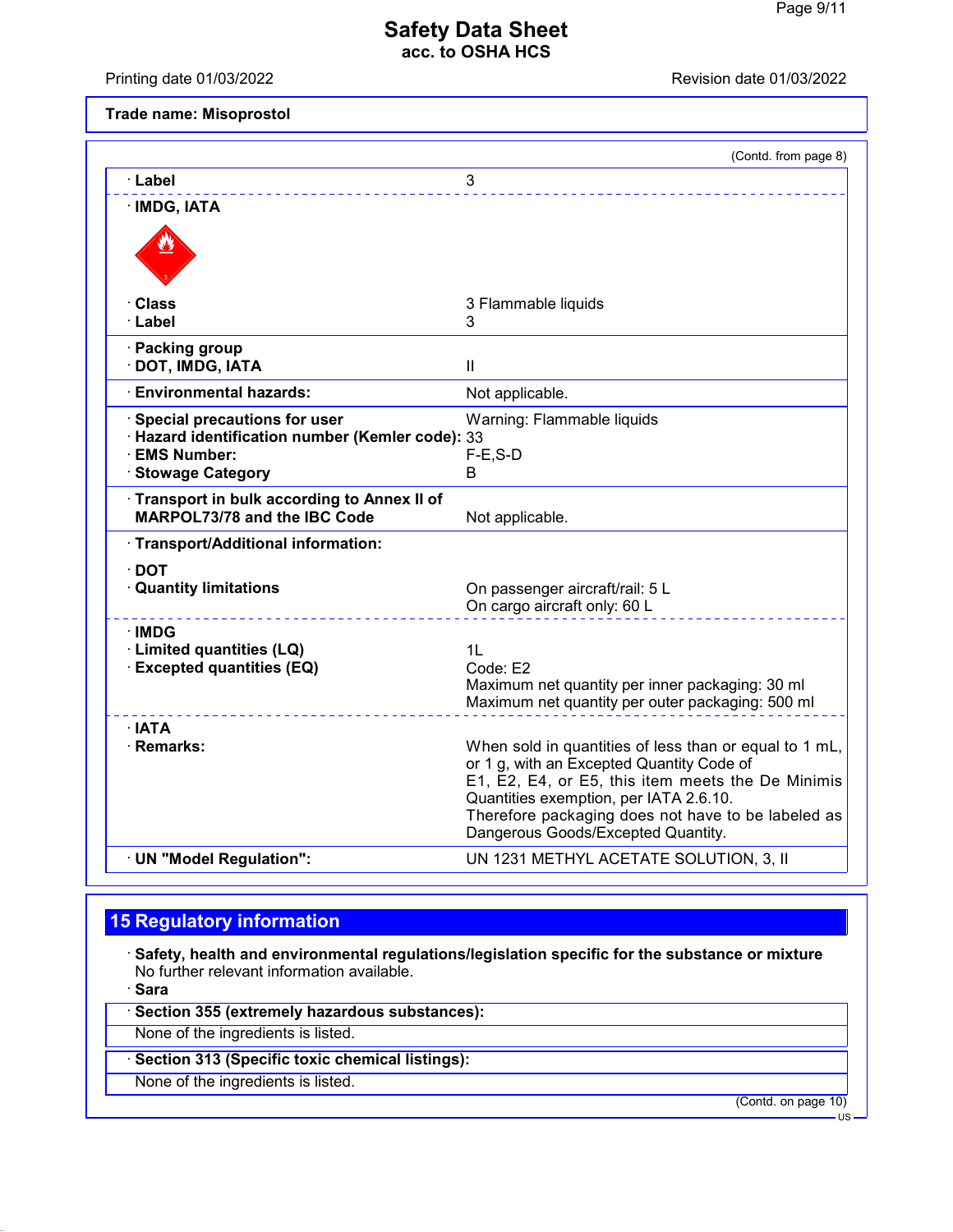Printing date 01/03/2022 Revision date 01/03/2022

#### **Trade name: Misoprostol**

| (Contd. from page 9) |  |  |
|----------------------|--|--|

79-20-9 Methyl acetate ACTIVE and ACTIVE and ACTIVE and ACTIVE and ACTIVE and ACTIVE and ACTIVE and ACTIVE and ACTIVE

· **Hazardous Air Pollutants**

None of the ingredients is listed.

### · **Proposition 65**

· **Chemicals known to cause cancer:**

· **TSCA (Toxic Substances Control Act):**

None of the ingredients is listed.

· **Chemicals known to cause reproductive toxicity for females:**

None of the ingredients is listed.

· **Chemicals known to cause reproductive toxicity for males:**

None of the ingredients is listed.

· **Chemicals known to cause developmental toxicity:**

59122-46-2 Misoprostol

· **Carcinogenic categories**

· **EPA (Environmental Protection Agency)**

None of the ingredients is listed.

· **TLV (Threshold Limit Value)**

None of the ingredients is listed.

· **NIOSH-Ca (National Institute for Occupational Safety and Health)**

None of the ingredients is listed.

· **Chemical safety assessment:** A Chemical Safety Assessment has not been carried out.

### **16 Other information**

All chemicals may pose unknown hazards and should be used with caution. This SDS applies only to the material as packaged. If this product is combined with other materials, deteriorates, or becomes contaminated, it may pose hazards not mentioned in this SDS. Cayman Chemical Company assumes no responsibility for incidental or consequential damages, including lost profits, arising from the use of these data. It shall be the user's responsibility to develop proper methods of handling and personal protection based on the actual conditions of use. While this SDS is based on technical data judged to be reliable, Cayman Chemical Company assumes no responsibility for the completeness or accuracy of the information contained herein.

· **Department issuing SDS:** Environment protection department.

· **Contact:** -

- · **Date of preparation / last revision** 01/03/2022 / · **Abbreviations and acronyms:** IMDG: International Maritime Code for Dangerous Goods DOT: US Department of Transportation IATA: International Air Transport Association EINECS: European Inventory of Existing Commercial Chemical Substances ELINCS: European List of Notified Chemical Substances CAS: Chemical Abstracts Service (division of the American Chemical Society) NFPA: National Fire Protection Association (USA) HMIS: Hazardous Materials Identification System (USA) VOC: Volatile Organic Compounds (USA, EU) LC50: Lethal concentration, 50 percent LD50: Lethal dose, 50 percent PBT: Persistent, Bioaccumulative and Toxic
- vPvB: very Persistent and very Bioaccumulative NIOSH: National Institute for Occupational Safety
	- OSHA: Occupational Safety & Health